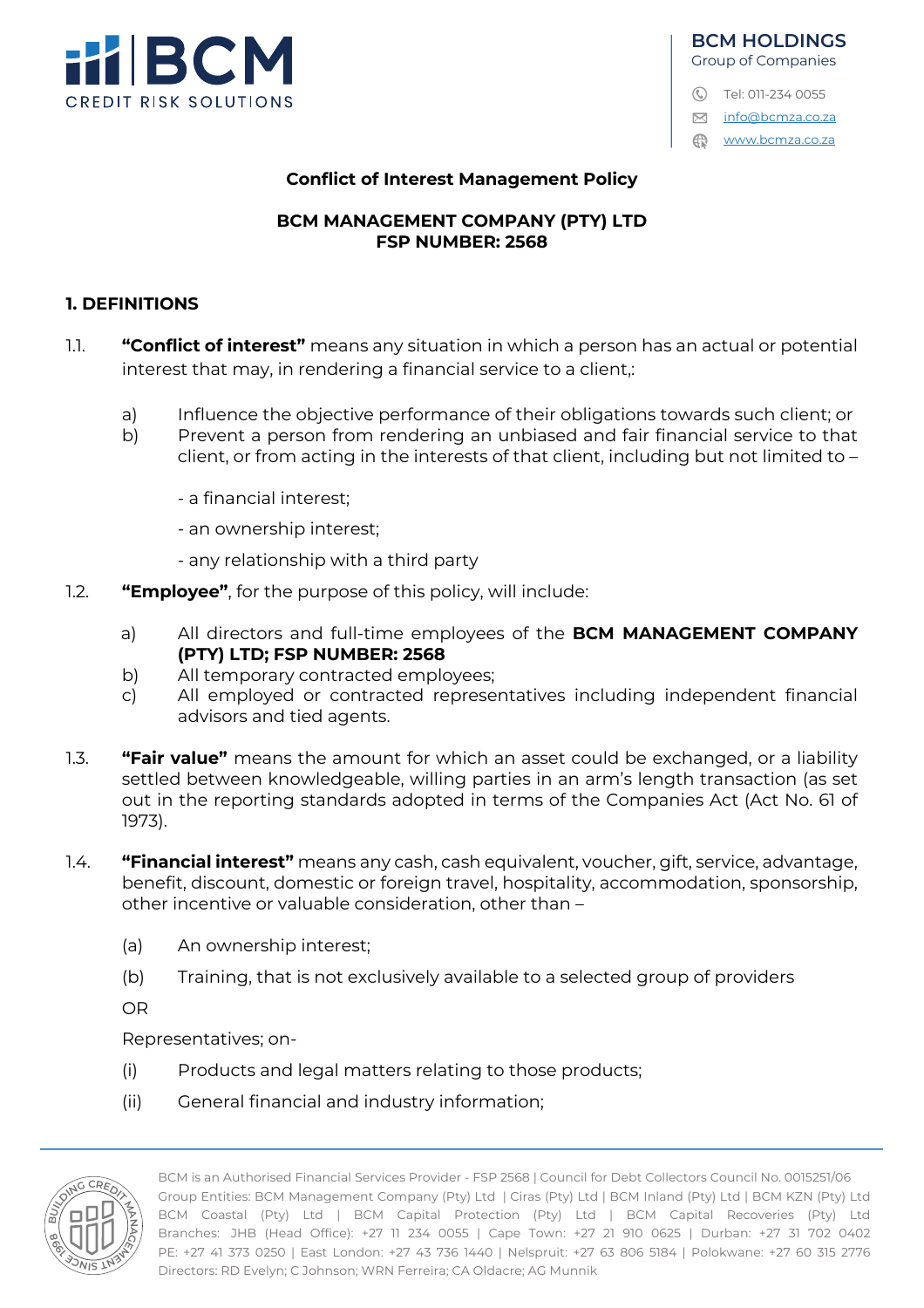(iii) Specialised technological systems of a third party necessary for the rendering of a financial service; but excluding travel and accommodation associated with

that training.

- 1.5. **"Financial Service Provider"** means any person, other than a representative, who as a regular feature of the business of such person –
	- (a) Furnishes advice; or
	- (b) Furnishes advice and renders any intermediary service; or
	- (c) Renders an intermediary service.
- 1.6. **"Financial Service"** means any service contemplated in paragraph (a), (b) or (c) of the definition of "financial services provider", including any category of such services.
- 1.7. **"Immaterial Financial Interest"** means any financial interest with a determinable monetary value, the aggregate of which does not exceed R 1 000 in any calendar year from the same third party in that calendar year received by –
	- (a) A provider who is a sole proprietor; or
	- (b) A representative for that representative's direct benefit;
	- (c) A provider, who for its benefit or that of some or all of its representatives, aggregates the immaterial financial interest paid to its representatives.

# 1.8 **"Ownership Interest"** means –

- (a) Any equity or proprietary interest, for which fair value was paid by the owner at the time of acquisition, other than equity or a proprietary interest held as an approved nominee on behalf of another person; and
- (b) Includes any dividend, profit share or similar benefit derived from that equity or ownership interest;
- 1.9. **"Representative"** means any person, including a person employed or mandated by such first-mentioned person, who renders a financial service to a client for or on behalf of a financial services provider, in terms of conditions of employment or any other mandate, but excludes a person rendering clerical, technical, administrative, legal, accounting or other service in a subsidiary or subordinate capacity, which service –
	- (a) does not require judgment on the part of the latter person; or
	- (b) does not lead a client to any specific transaction in respect of a financial product in response to general enquiries;

# 1.10. **"Third Party"** means –

- (a) A product supplier;
- (b) Another provider;
- (c) An associate of a product supplier or a provider;
- (d) A distribution channel;
- (e) Any person who in terms of an agreement or arrangement with a person referred to in paragraphs (a) to (d) above provides a financial interest to a provider or its representatives

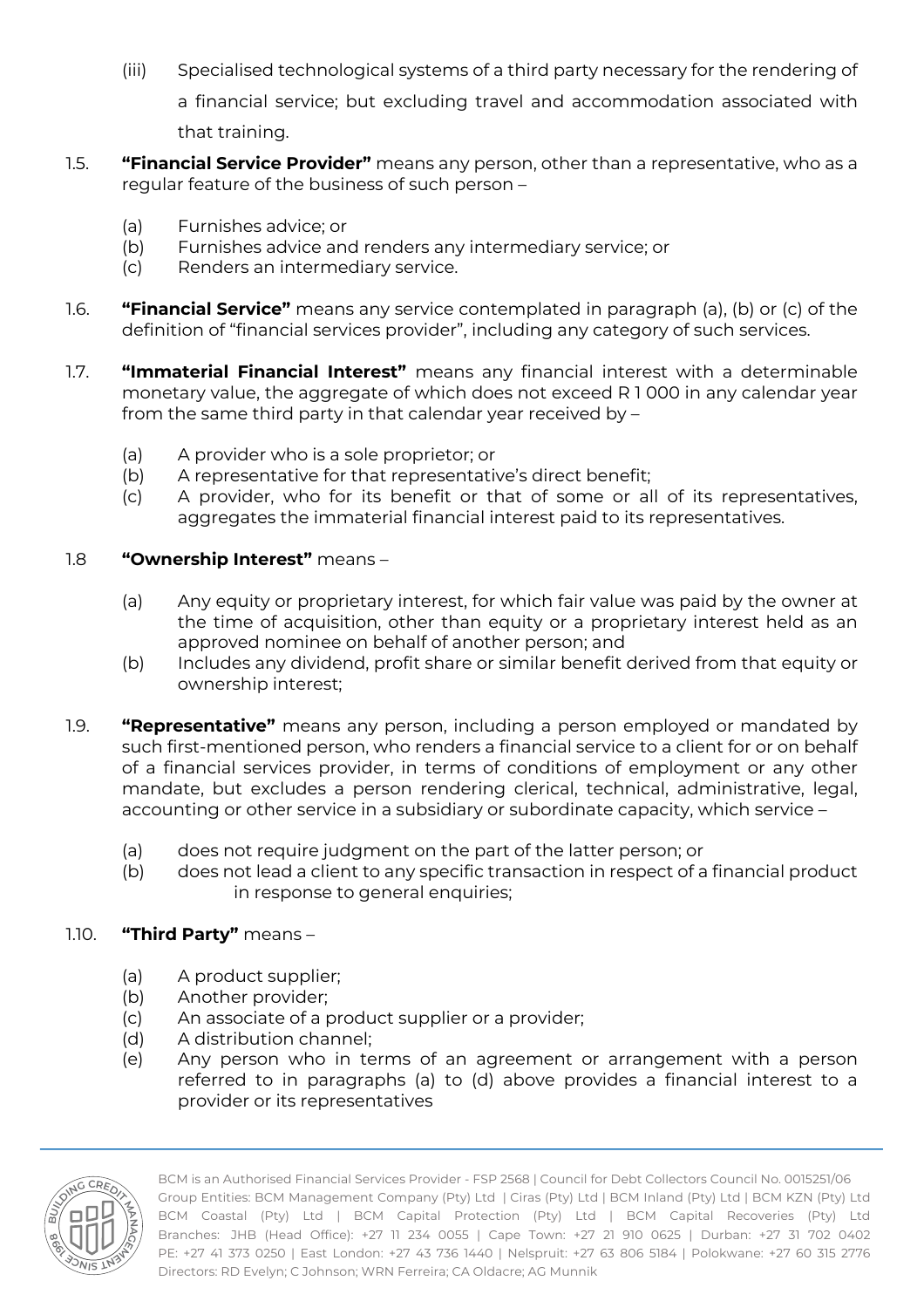# **2. INTRODUCTION**

The provider is committed to ensuring that all business is conducted in accordance with the standards of good corporate governance.

The manner in which the provider conducts business is accordingly based on integrity and ethical and equitable behavior.

This Conflict of Interest Policy aims to emphasise the interests of all stakeholders by minimising and managing all actual or potential conflicts of interest.

# **3. OBJECTIVE**

**BCM MANAGEMENT COMPANY (PTY) LTD; FSP NUMBER: 2568** is an authorized financial services provider. Any financial services provider, such as **BCM MANAGEMENT COMPANY (PTY) LTD**, is potentially exposed to a conflict of interest in relation to various activities. However, the protection of our client's interests is our primary concern as stated in our policy:

- we will identify circumstances which may give rise to an actual or potential conflict of interest entailing a material risk of damage to our clients' interests; and
- we have established appropriate structures and systems to manage this conflict; and
- we will maintain systems in an effort to prevent damage to our clients' interests through identified conflict.

#### **4. MANAGING THE RISK OF CONFLICTS OF INTEREST DEVELOPING**

Once a conflict of interest has been identified, it must be appropriately and adequately managed.

# **4.1. Identifying Conflicts of Interest**

- 4.1.1. No person may avoid, limit or circumvent, or attempt to avoid, limit or circumvent compliance with the Conflict of Interest Policy via an associate or third party or an arrangement involving an associate or a third party.
- 4.1.2. **BCM MANAGEMENT COMPANY (PTY) LTD; FSP NUMBER: 2568** and its employees (i.e. representatives) may only receive or offer the following financial interest from or to a third party. The financial interest includes but is not limited to:
	- a) Commission authorised in terms of the Long-term Insurance Act (No. 52 of 1998). Commission is strictly monetary amounts paid to a FSP, designated as such and determined on a basis specified prior to payment;
	- b) Fees authorised in terms of the Long-term Insurance Act if those fees are reasonably commensurate to a service being rendered;
	- c) Fees for the rendering of a financial service in respect of which commission or fees referred to in paragraph (a) or (b) above is not paid, if those fees –

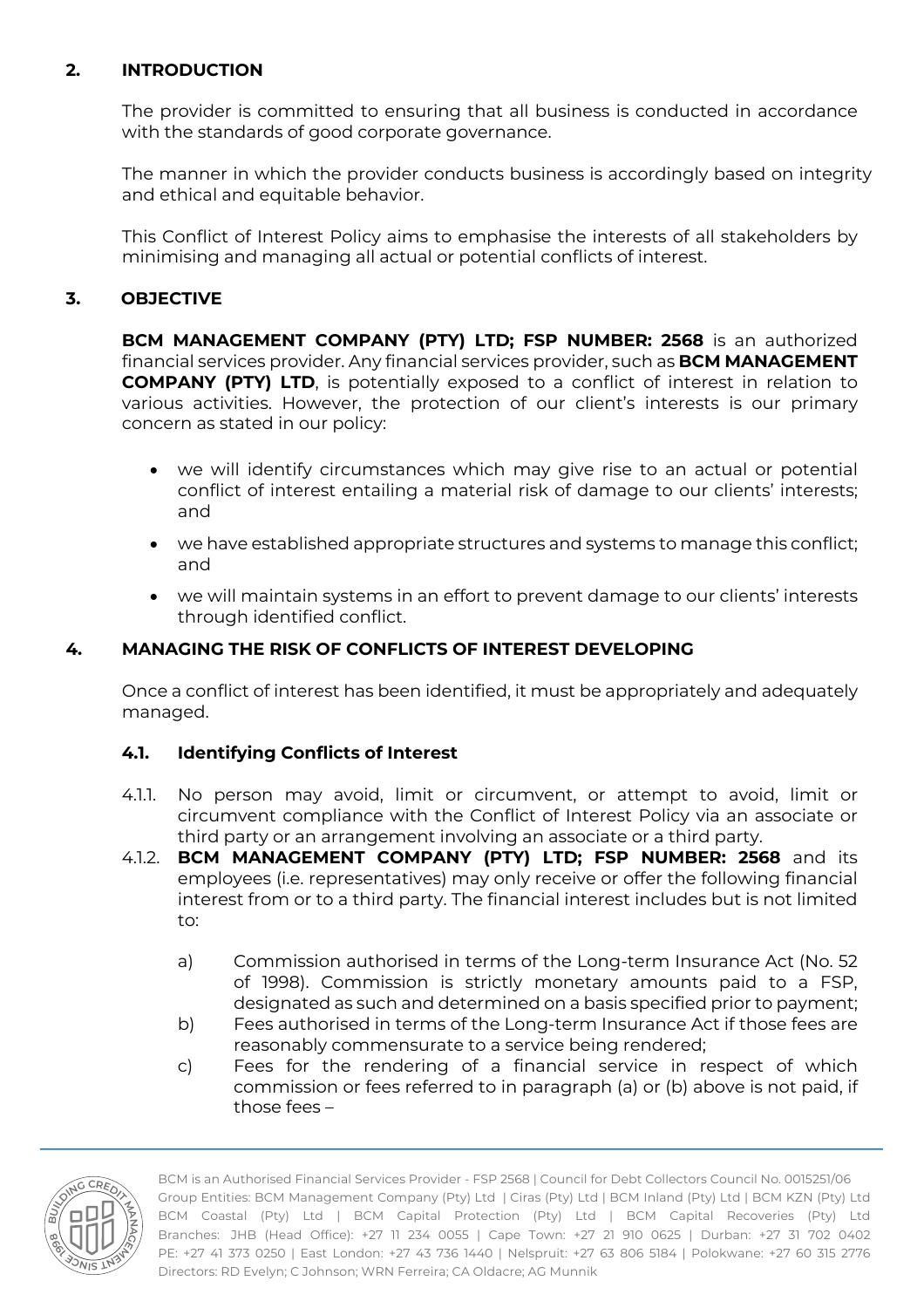- are specifically agreed to by a client in writing; and
- may be stopped at the discretion of the client;
- d) Fees or remuneration for the rendering of a service to a third party, which fees or remuneration are reasonably commensurate to the service being rendered;
- e) Subject to other legislation, an immaterial financial interest;
- f) A financial interest not referred to in paragraphs (a) to (e) above, for which a consideration, fair value or remuneration that is reasonably commensurate to the value of the financial interest, is paid by **BCM MANAGEMENT COMPANY (PTY) LTD; FSP NUMBER: 2568** or its representatives at the time of receipt thereof;
- 4.1.3 **BCM MANAGEMENT COMPANY (PTY) LTD; FSP NUMBER: 2568** or its associates may not provide for the travel and accommodation associated with the training and may not offer the training to an exclusive group of FSPs only. Other forms of training not mentioned in (a) – (c) above, may be provided subject to a consideration or remuneration (based on fair value) being paid for the training so provided to FSPs (or their representatives) receiving the training.
- 4.1.4. **BCM MANAGEMENT COMPANY (PTY) LTD; FSP NUMBER: 2568** shall **not** offer any financial interest to its representatives for:
	- a) Giving preference to the quantity of business secured to the exclusion of the quality of the service rendered to clients; or
	- b) Giving preference to a specific product supplier, where a representative may recommend more than one product supplier to a client; or
	- c) Giving preference to a specific product of a product supplier, where a representative may recommend more than one product of that product supplier to a client.

# **4.2 Avoidance of Conflicts of Interest**

4.2.1 Once an actual or potential conflict of interest has been identified, steps must be taken to (wherever possible) to avoid such a conflict. Should such avoidance not be possible, steps must be taken to mitigate such an actual or potential conflict of interest and must be disclosed to all impacted parties.

# **4.3 Disclosure of Conflicts of Interest**

- 4.3.1 **BCM MANAGEMENT COMPANY (PTY) LTD; FSP NUMBER: 2568** and its representatives must at the earliest reasonable opportunity disclose to a client any conflict of interest in respect of that client (and all other impacted parties).
- 4.3.2 The disclosure must be made in writing to the client and contain the following information which includes, but is not limited to:
	- a) The measures taken, in accordance with this policy to avoid or mitigate the conflict;

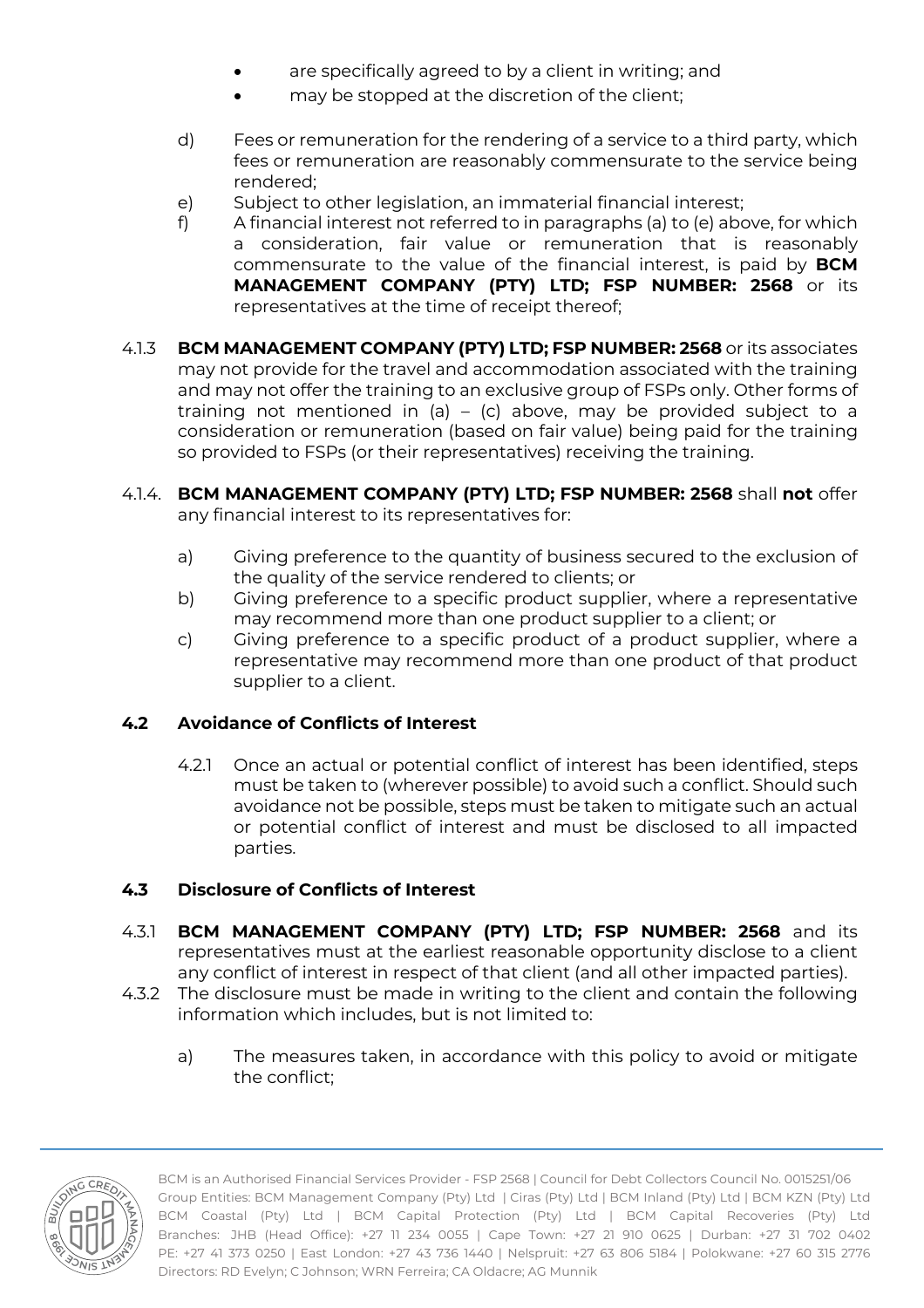- b) Any ownership interest or financial interest, other than an immaterial financial interest, that **BCM MANAGEMENT COMPANY (PTY) LTD; FSP NUMBER: 2568** or its employees may become eligible for;
- c) The nature of any relationship or arrangement with a third party that gives rise to a conflict of interest. Sufficient detail in terms of the nature and extent of the relationship that creates or gives rise to the conflict must be disclosed to the client. Such disclosure should enable the client to make a reasonable assessment as to whether to proceed with a transaction; and
- d) Informing the client of the existence of the Conflict Of Interest Policy and how this document may be accessed.

#### **5. PROCESSES AND PROCEDURES TO ENSURE COMPLIANCE**

- 5.1. **BCM MANAGEMENT COMPANY (PTY) LTD; FSP NUMBER: 2568** shall conduct business in relation to the identification, avoidance and managing of conflicts of interest.
- 5.2. The Compliance Officer of the provider is responsible for managing (and updating) the Conflict of Interest Policy
- 5.3. The onus is on the individuals subject to this Conflict of Interest Policy to avoid creating conflicts of interest, and if this is unavoidable, to take effective steps to mitigate such a Conflict of Interest and ensure that proper disclosure is made in respect thereof.
- 5.4. All employees are responsible for identifying specific instances of conflicts of interest and are required to notify the Compliance Officer of any conflicts of interest they become aware of.
	- a) The central register for the recording of conflicts of interest, including the persons involved and the controls implemented has been created.
	- b) Measures will be implemented to ensure continuous monitoring of compliance to the Conflict of Interest Policy.
	- c) Where monitoring has identified non-compliance with either the Conflict of Interest Policy, the compliance risk should be assessed with a recommendation as to the measures that will be taken to mitigate the compliance risk; and
- 5.5. All employment contracts must include the necessary termination and/or sanctions clauses to manage the risk of an actual or potential conflicts of interest situations created by employees' acts or omissions.

#### **6. ACCESSIBILITY OF THE COI POLICY**

This Conflict of Interest Policy will be made available on **BCM MANAGEMENT COMPANY (PTY) LTD; FSP NUMBER: 2568** website as well as the National Compliance website to ensure that it is easily accessible for inspection by employees, clients and third parties at all reasonable times.